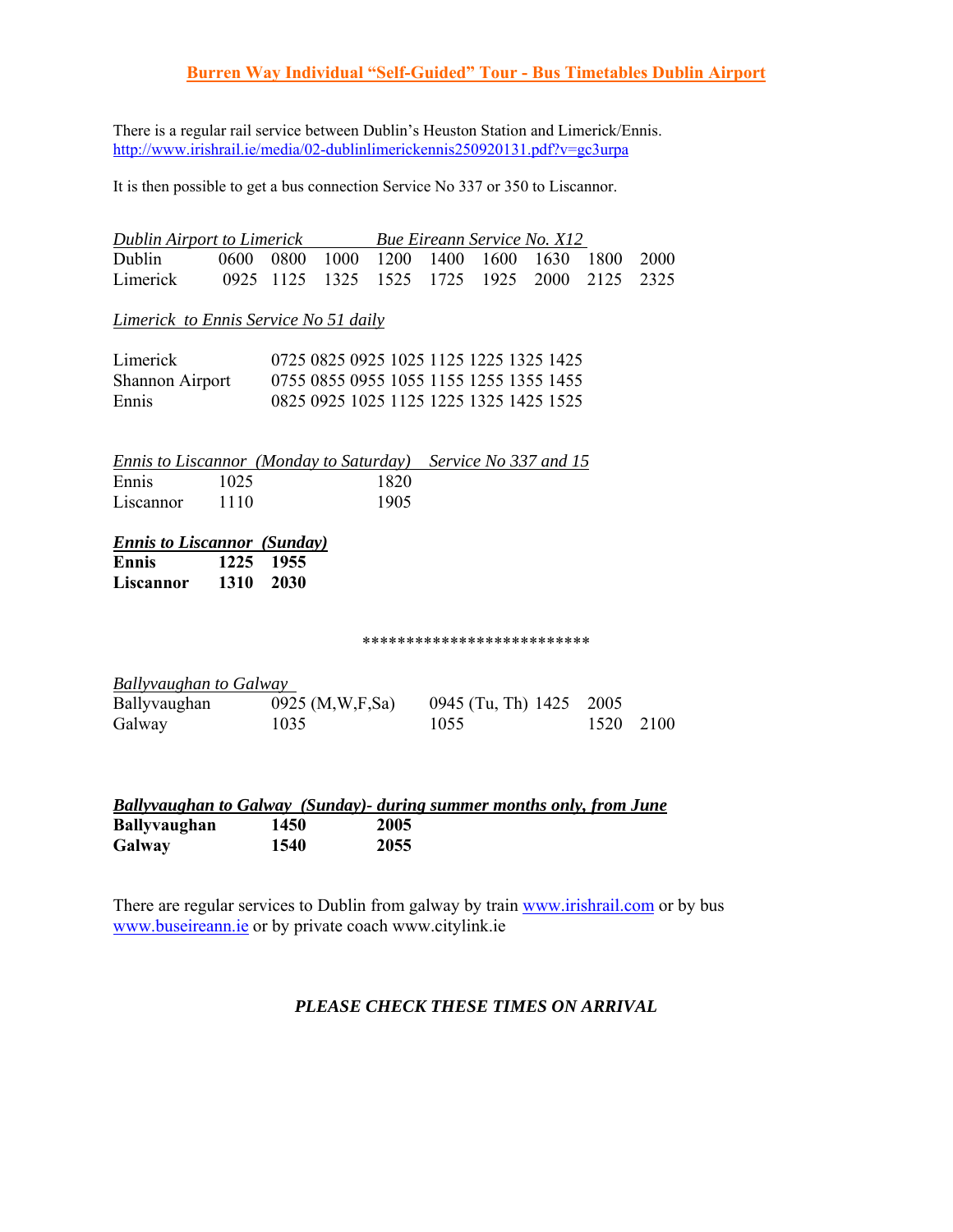#### SOME SERVICES ONLY OPERATE IN SUMMER HIGH SEASON ALL TIMES SHOULD BE CHECKED BY TELEPHONE : 01 836 6111 (Information Centre) or 091 562000 (Galway), or 065 68 24177 (Ennis)

|              | <b>Shannon Airport to Ennis</b>                               |      |                    | Service 344 |      |                            | *weekdays only |      |                  |      |      |
|--------------|---------------------------------------------------------------|------|--------------------|-------------|------|----------------------------|----------------|------|------------------|------|------|
|              | Shannon 0800 0920                                             | 1120 | 1320               | 1520        | 1605 | 1630* 1720                 |                |      | 1730* 1900* 1920 |      | 2120 |
| Ennis        | 0845 1010                                                     | 1210 | 1410               | 1610        | 1705 | 1730                       | 1810           | 1825 | 1950             | 2010 | 2210 |
|              |                                                               |      |                    |             |      |                            |                |      |                  |      |      |
|              | Ennis to Liscannor (Monday to Saturday) Service No 337 and 15 |      |                    |             |      |                            |                |      |                  |      |      |
| Ennis        | 1025                                                          |      |                    | 1820        |      |                            |                |      |                  |      |      |
| Liscannor    | 1110                                                          |      |                    | 1905        |      |                            |                |      |                  |      |      |
|              |                                                               |      |                    |             |      |                            |                |      |                  |      |      |
|              | <b>Ennis to Liscannor (Sunday)</b>                            |      |                    |             |      |                            |                |      |                  |      |      |
| <b>Ennis</b> | 1225                                                          | 1955 |                    |             |      |                            |                |      |                  |      |      |
| Liscannor    | <b>1310</b>                                                   | 2030 |                    |             |      |                            |                |      |                  |      |      |
|              |                                                               |      |                    |             |      |                            |                |      |                  |      |      |
|              |                                                               |      |                    |             |      | ************************** |                |      |                  |      |      |
|              |                                                               |      |                    |             |      |                            |                |      |                  |      |      |
|              | <b>Ballyvaughan to Galway</b>                                 |      |                    |             |      |                            |                |      |                  |      |      |
| Ballyvaughan |                                                               |      | 0925 (M, W, F, Sa) |             |      | 0945 (Tu, Th) 1425         |                | 2005 |                  |      |      |
| Galway       |                                                               | 1035 |                    |             | 1055 |                            |                | 1520 | 2100             |      |      |
|              |                                                               |      |                    |             |      |                            |                |      |                  |      |      |
|              |                                                               |      |                    |             |      |                            |                |      |                  |      |      |

|                     |      |      | Ballyvaughan to Galway (Sunday) during summer months only, from June |  |
|---------------------|------|------|----------------------------------------------------------------------|--|
| <b>Ballyvaughan</b> | 1450 | 2005 |                                                                      |  |
| Galway              | 1540 | 2055 |                                                                      |  |

*You can avail of the Ballyvaughan Service as far as Clarinbridge and meet the Galway/ Ennis service going south at 30 minutes past the hour. The bus stops are across the road from each other. This means you do not have to travel into Galway city unless you have time to spare.* 

*Galway to Ennis (daily) Service No. 51* Departs at 5 minutes past the hour from 0705 to 2005 Journey time 1 hour 15 mins

| <i>Ennis to Shannon Airport (daily)</i>                                     |  |  |  | Service 344 *weekdays only |  |  |  |
|-----------------------------------------------------------------------------|--|--|--|----------------------------|--|--|--|
| Ennis 0655* 0705 0835 1030 1230 1430 1510 1530* 1630 1730* 1810* 2010* 2305 |  |  |  |                            |  |  |  |
| Shannon0750 0755 0920 1120 1320 1520 1600 1625 1720 1820 1855 2055 2355     |  |  |  |                            |  |  |  |

| <b>Extra Services on Sunday</b> |  |  |
|---------------------------------|--|--|
|                                 |  |  |

| Ennis   | 1830 | 2030 |
|---------|------|------|
| Shannon | 1920 | 2120 |

### *PLEASE CHECK THESE TIMES ON ARRIVAL*